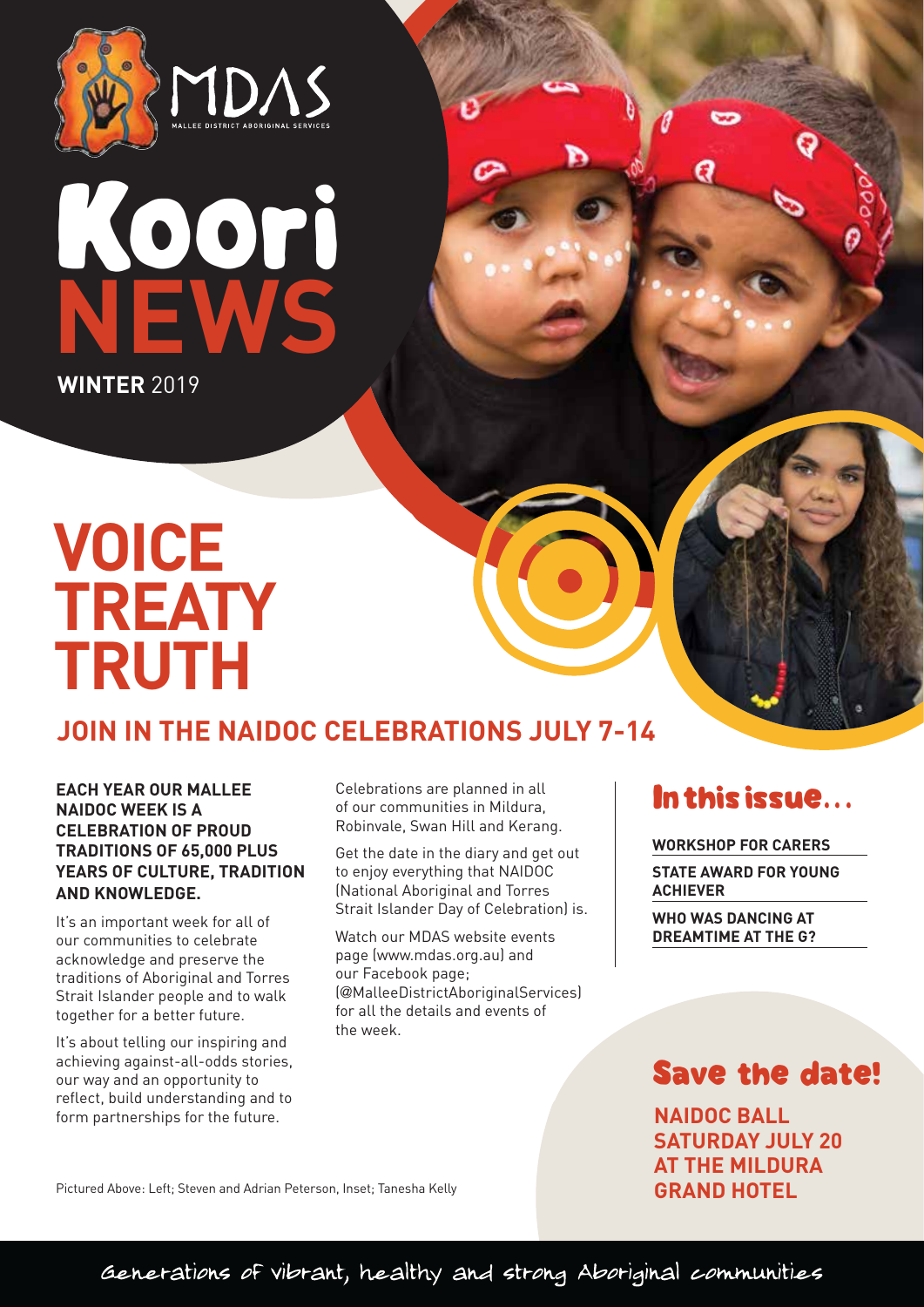# **AWARD FOR INDI**

**SO PROUD TO SEE A PROJECT OUR VERY OWN INDI CLARKE IS PASSIONATE ABOUT HAS BEEN CHOSEN FOR A MAJOR VICTORIA CIVIL LIBERTIES AWARD.** 

The Voltaire Award is a celebration of free speech and Indi has been one of the leaders, of the Ngaga-Dji Project, which is the winning project in 2019. Ngaga-dji is based on listening, valuing & acting on the voices of children in the Victorian youth justice system. Indi and his project partner Anna Cerreto will be presented with the award next month and say they're humbled to receive it on behalf of the children who have trusted them with their stories.

Well done Indi on a special and important project!





It's not as bad as it sounds! It's just about the importance of being in

**COMMUNITY MEMBERS USING OUR FAMILY SERVICES AT ROBINVALE WILL HAVE MORE COMFORT AND PRIVACY IN OUR NEW PERRIN STREET OFFICE** 

77 Perrin Street is a fantastic location, right in the middle of town and easy to get to – so we're expecting more people through the doors with the new location.

The opening day was celebrated with a barbecue lunch, jumping castle, face painting and kids' activities

**PROVIDING CARE FOR KIDS (FOSTER CARE, KINSHIP CARE, OUT OF HOME CARE) CAN BE TOUGH – ESPECIALLY IF THE KIDS YOU CARE FOR ARE STRUGGLING.**

We've partnered with Carer Kafe to provide a workshop for carers on June 27 called "Thinking Mind, Reptilian Brain".

'thinking mind' mode when the children you care for are struggling.

The session will include practical interventions and demonstrations to help you understand better what's happening in the internal world of the child or young person at that moment and respond in ways that will assist to reduce trauma and feelings of low self-esteem.

If you think it might help, contact Glenn 0427 814227.



**CHARMAINE MUMBULLA, A PROUD KAURNA AND NARUNGGA WOMAN, IS THIS YEAR'S WINNER OF THE PRESTIGIOUS NATIONAL NAIDOC POSTER COMPETITION.**

Ms Mumbulla's artwork 'Awaken' was judged by the National NAIDOC Committee to have best captured the spirit of the 2019 NAIDOC theme: Voice. Treaty. Truth – Let's work together for a shared future.

It depicts an early dawn light rising over Uluru, symbolising continued spiritual and unbroken connection to the land.

The circles at the base of Uluru represent the historic gathering in May 2017 of Aboriginal and Torres Strait Islander leaders, who adopted the Uluru Statement from the Heart.

This year, NAIDOC Week invites all Australians to walk in a movement for a better future through raising a greater national awareness of the three key elements to the reforms set out in the Uluru Statement.

Pictured: (L-R) Garry Swallow, Yvonne Jones, Naomi Warner, Debra Young, Kathy Jeffries and Marilyn Richards







There are loads of ways to get on the road to Deadly Health. We always have exercise, healthyliving and quit smoking programs available and our health services are here to help – not just when you are sick.

And, at this time of year, don't forget your flu shot – they're FREE!

## MDAS NEWSLETTER | WINTER 2019

at nearby Caix Square, as well as information on MDAS programs and tours of the new offices.

Our friendly Robinvale team MDAS provides services including Integrated Family Services; youth justice; Early School Leavers' Program; housing support; and Men's Time Out program.

Pictured L-R: Ben Tu'uta, Lalueni Mineneti, Jayde Masasso, Joseph Asirifi, Matty Chilly, Rhiannon McInnes, Wayne Coe and Des Smith

# **NEW MDAS ROBINVALE OFFICE OPEN FOR BUSINESS**





# **NAIDOC'S FOR EVERYONE!**

## **THE INDIGENOUS VOICE OF THIS COUNTRY IS OVER 65,000 PLUS YEARS OLD. THEY ARE THE FIRST WORDS SPOKEN ON THIS CONTINENT.**

With 2019 the UN International Year of Indigenous Languages, it's time for our knowledge to be heard through our voice.

Australia is one of the few liberal democracies which still does not have a treaty with its Indigenous minorities. Treaties are inseparable from Truth.

Lasting and effective agreement cannot be achieved unless we have a shared, truthful understanding of the nature of the dispute, of the history, of how we got to where we stand.

This is not just the history of our First Peoples – it is the history of all of us, of all of Australia, and we need to own it.

Then we can move forward together.

Pictured: Megan and Chelsea Naden and Myzaiah Edwards



## **VOICE TREATY TRUTH NAIDOC 2019**

# **WORKSHOPS FOR CARERS**

# **GET (AND STAY) HEALTHY!**